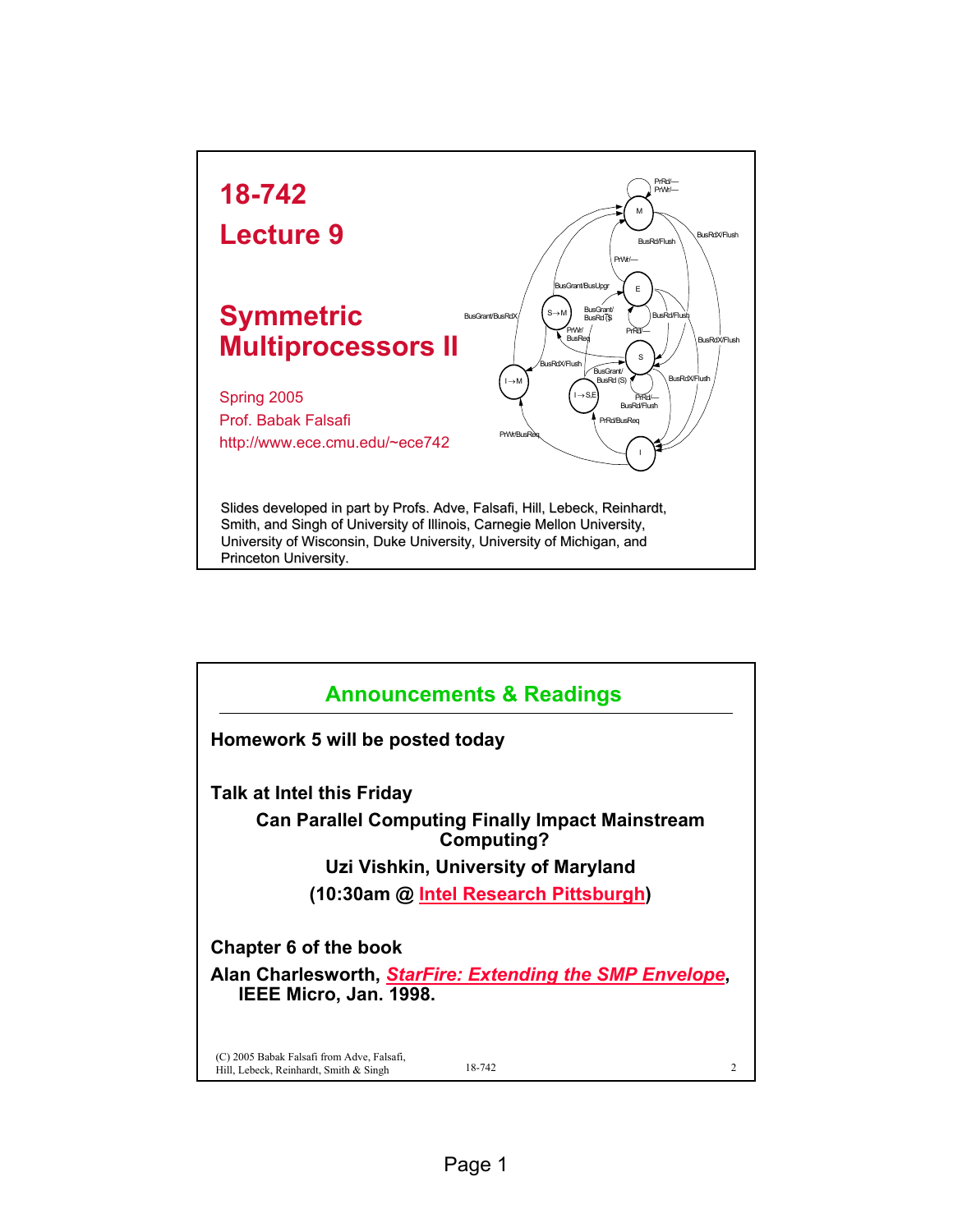

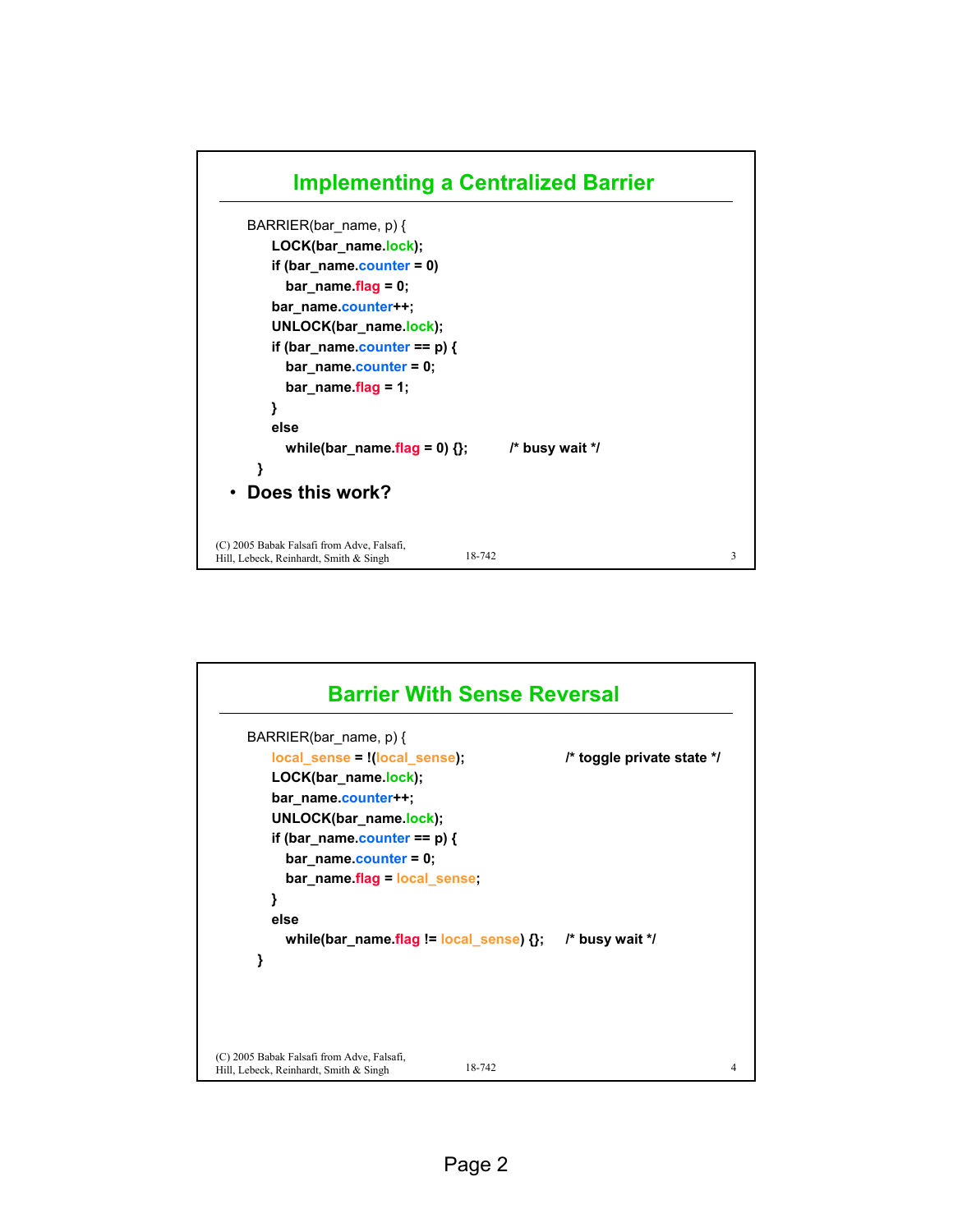

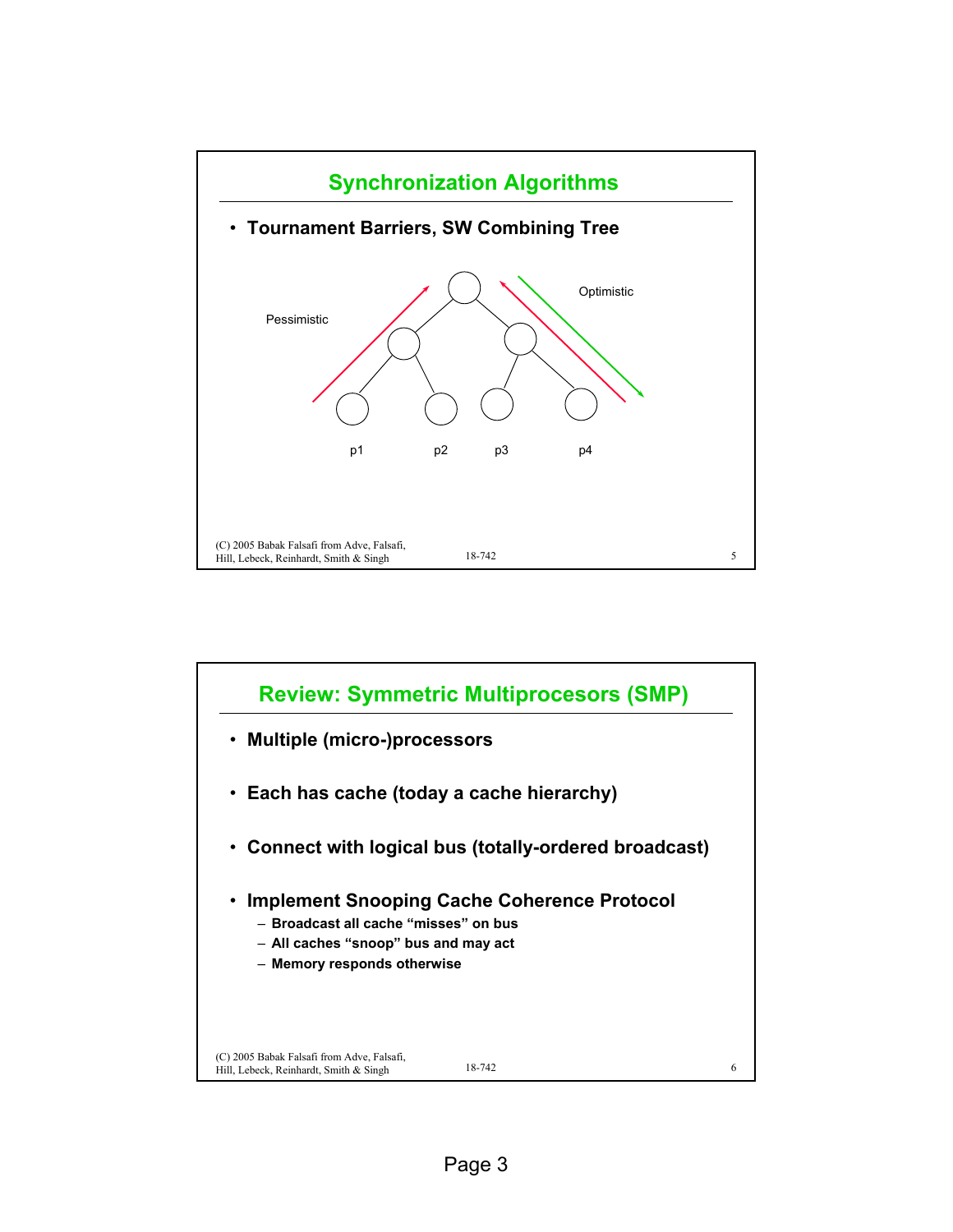

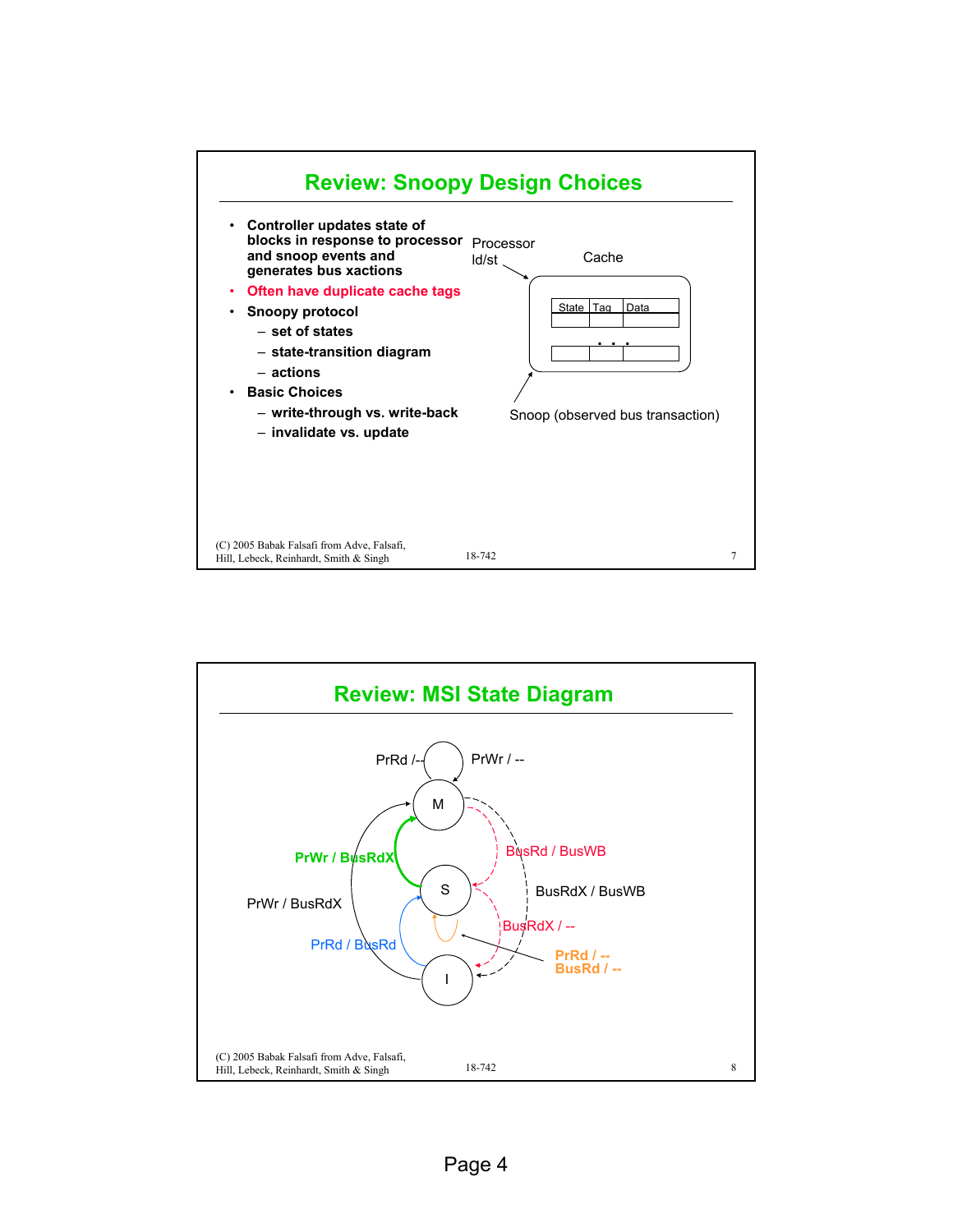

| <b>Outline</b>                                                                                                           |    |
|--------------------------------------------------------------------------------------------------------------------------|----|
| • Coherence Control Implementation                                                                                       |    |
| • Writebacks, Non-Atomicity, & Serialization/Order                                                                       |    |
| $\cdot$ Hierarchical Cache                                                                                               |    |
| • Split Buses                                                                                                            |    |
| Deadlock, Livelock, & Starvation<br>$\bullet$                                                                            |    |
| • Three Case Studies                                                                                                     |    |
| • TLB Coherence                                                                                                          |    |
| • Virtual Cache Issues<br>(C) 2005 Babak Falsafi from Adve, Falsafi,<br>18-742<br>Hill, Lebeck, Reinhardt, Smith & Singh | 10 |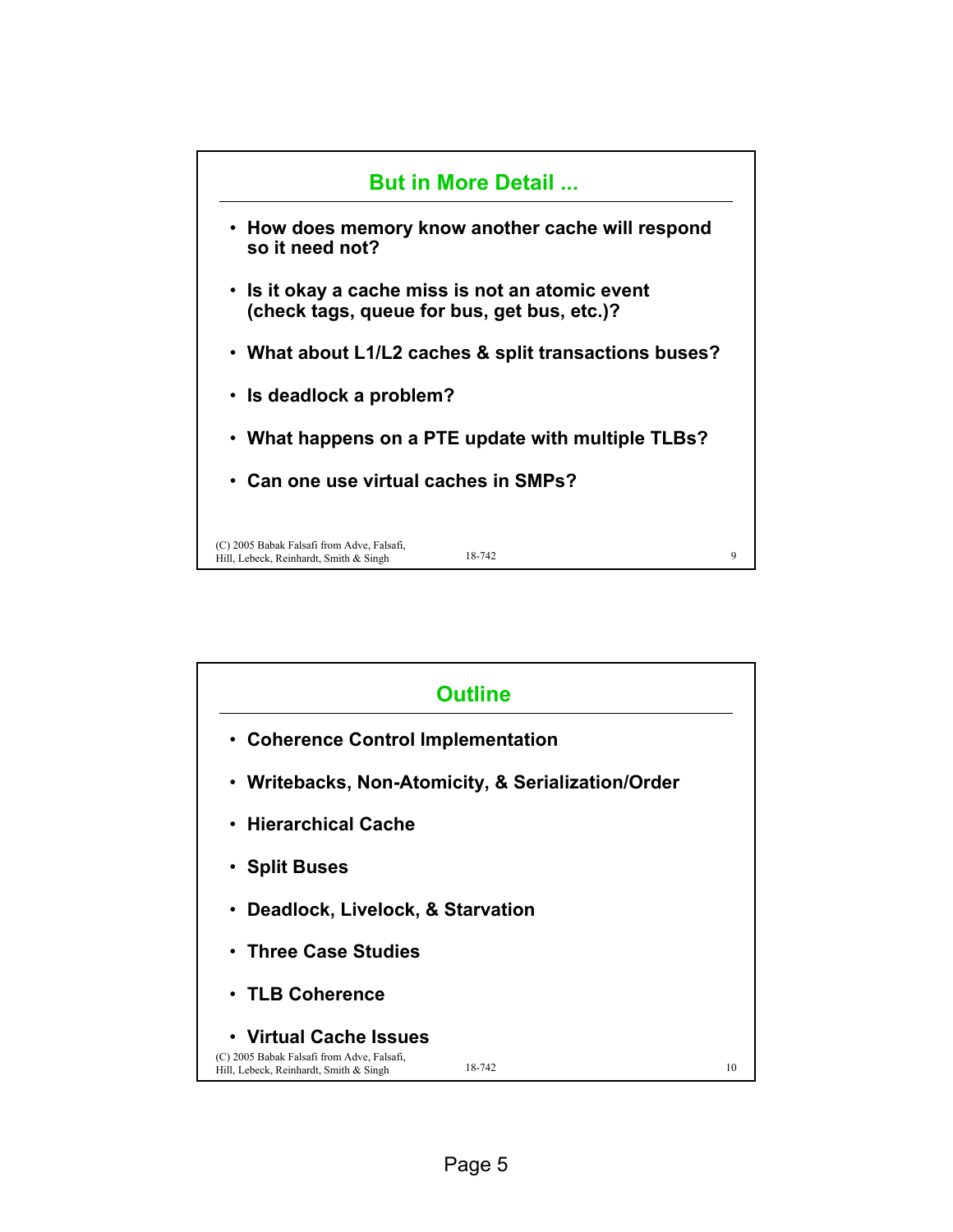

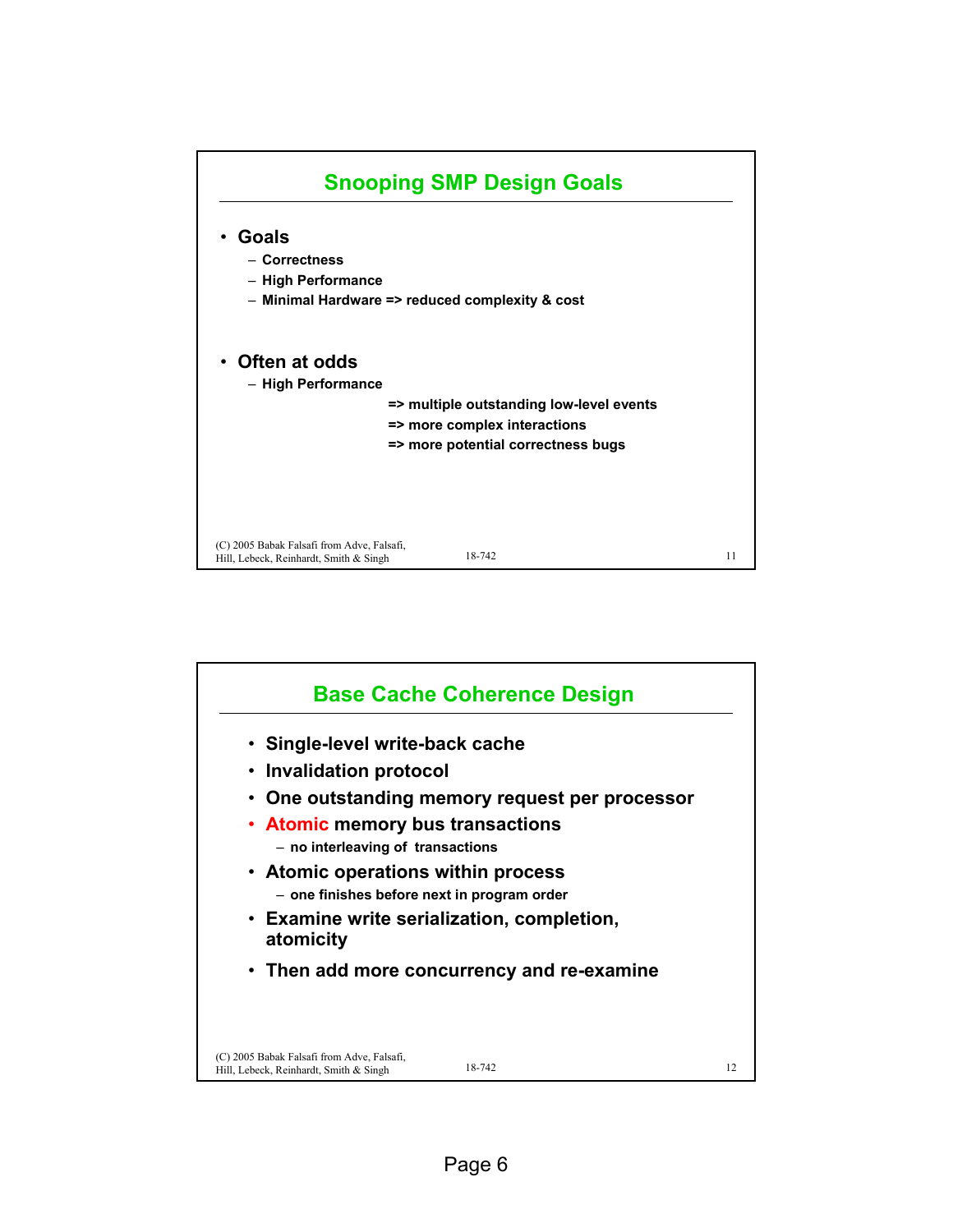

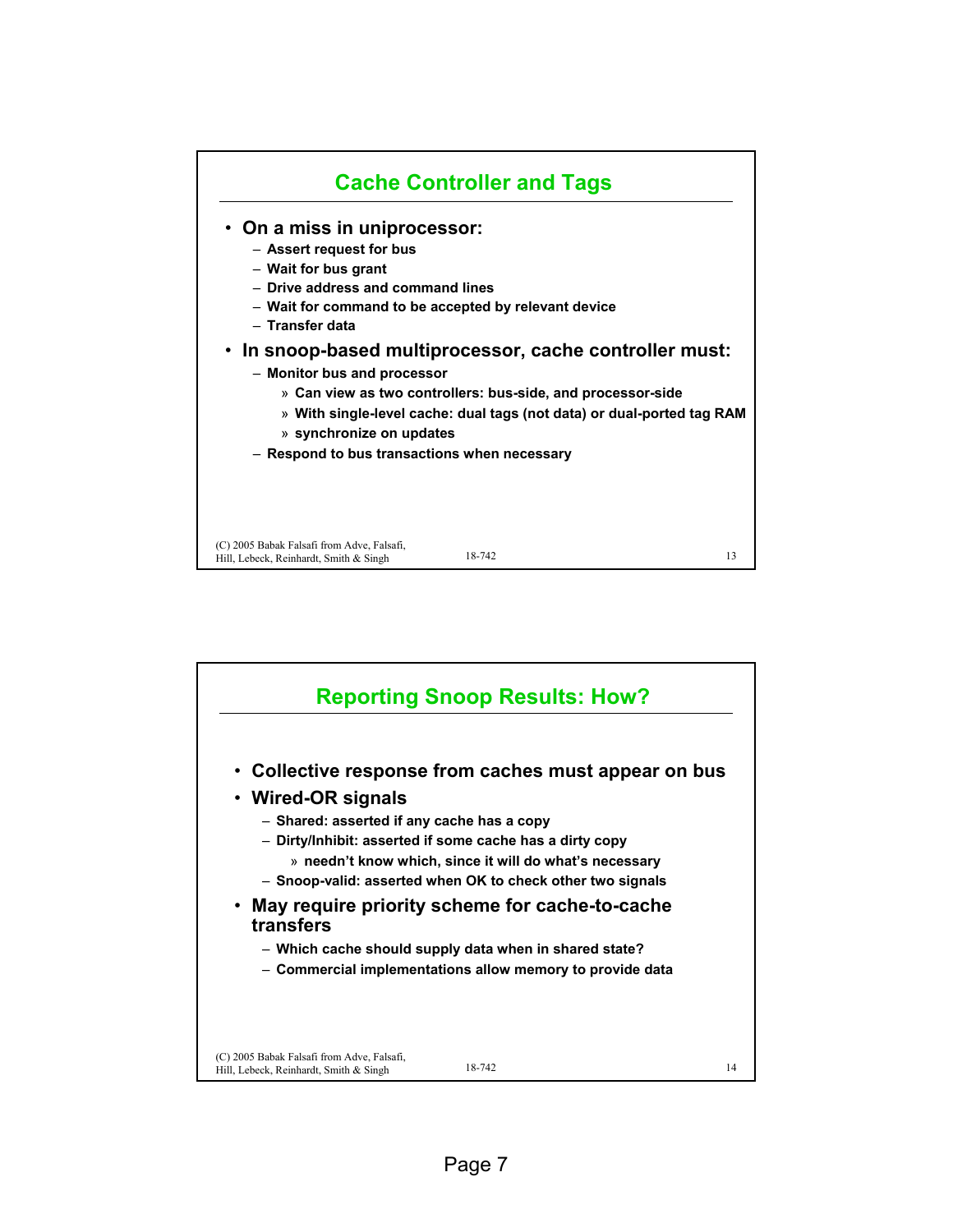

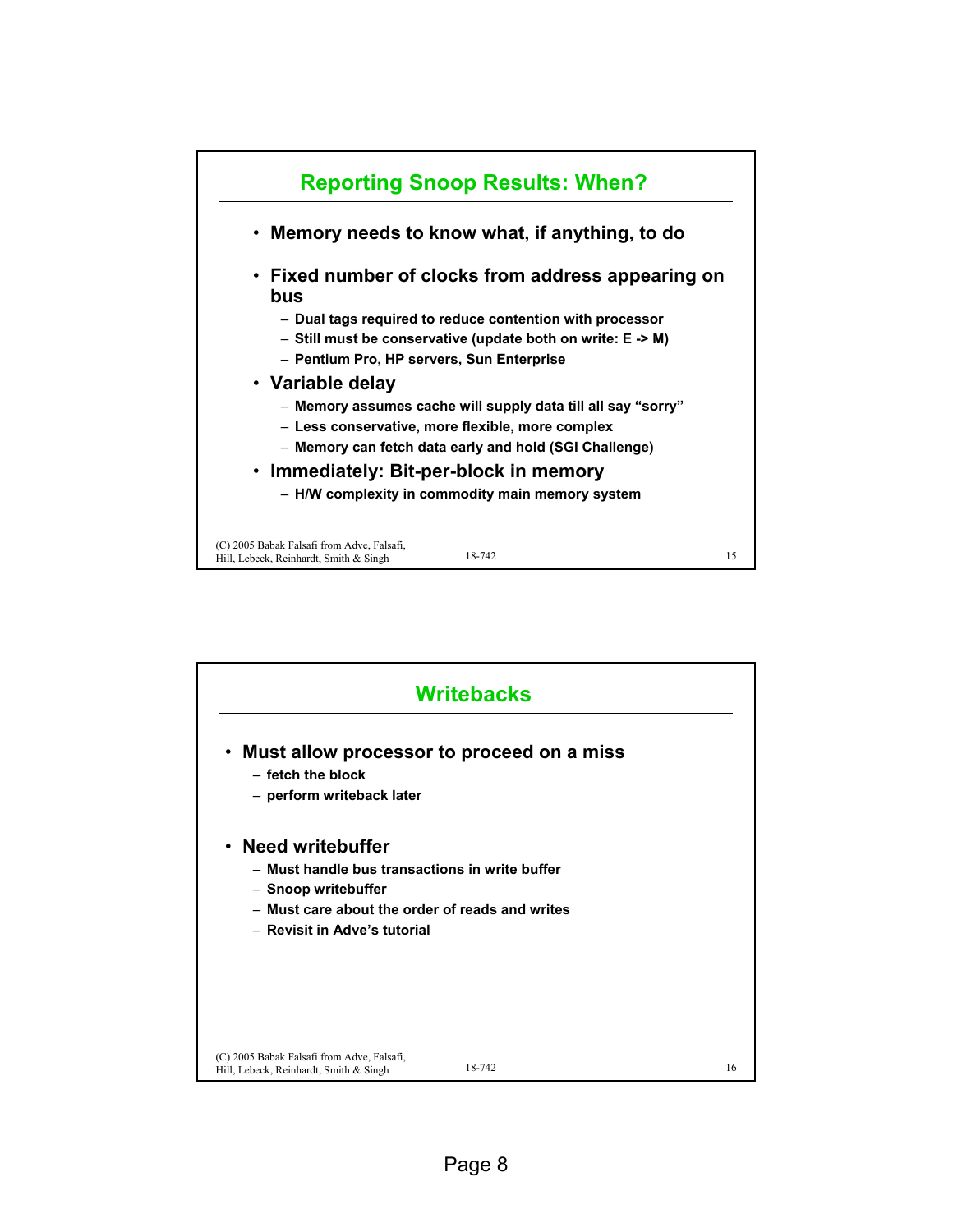

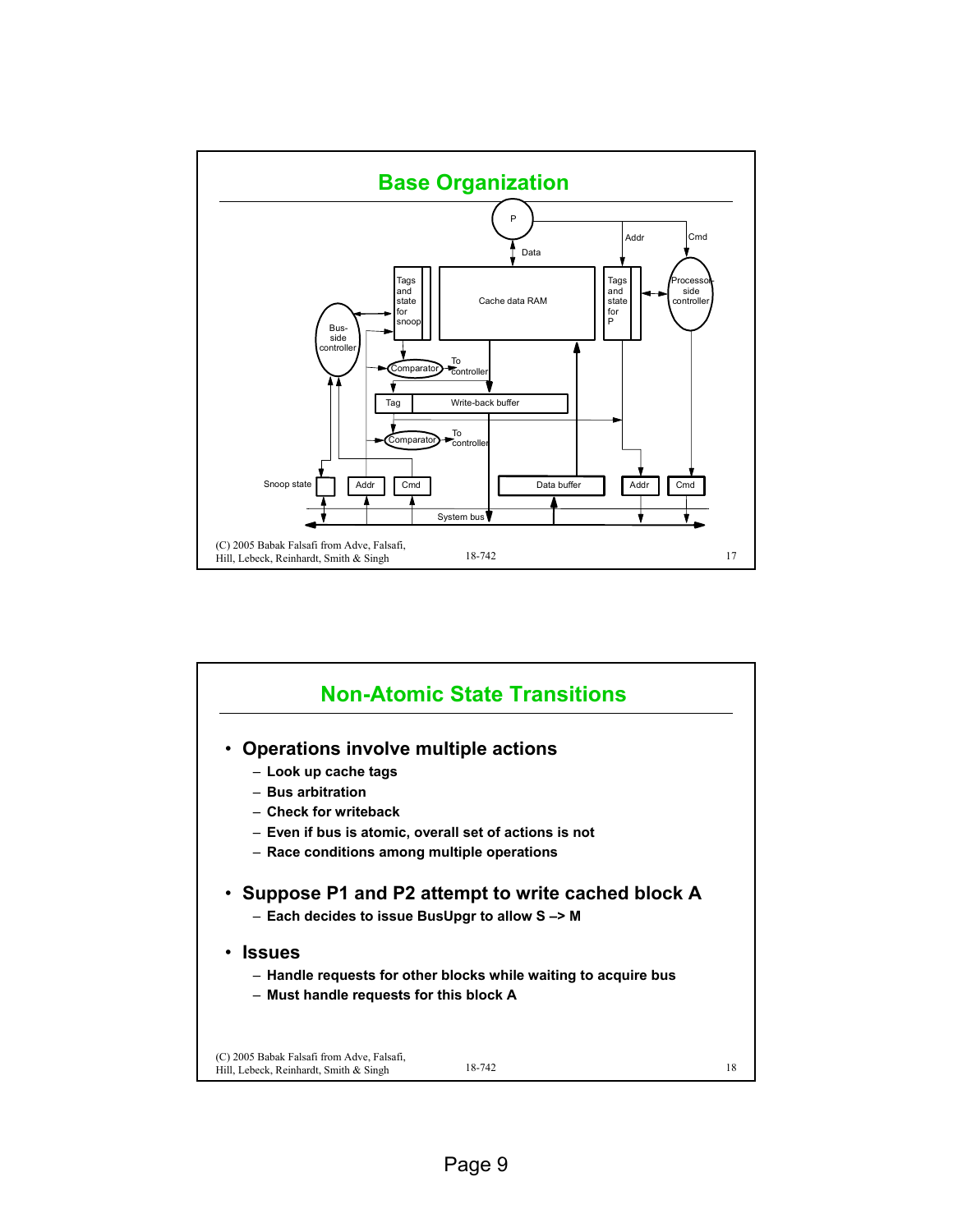

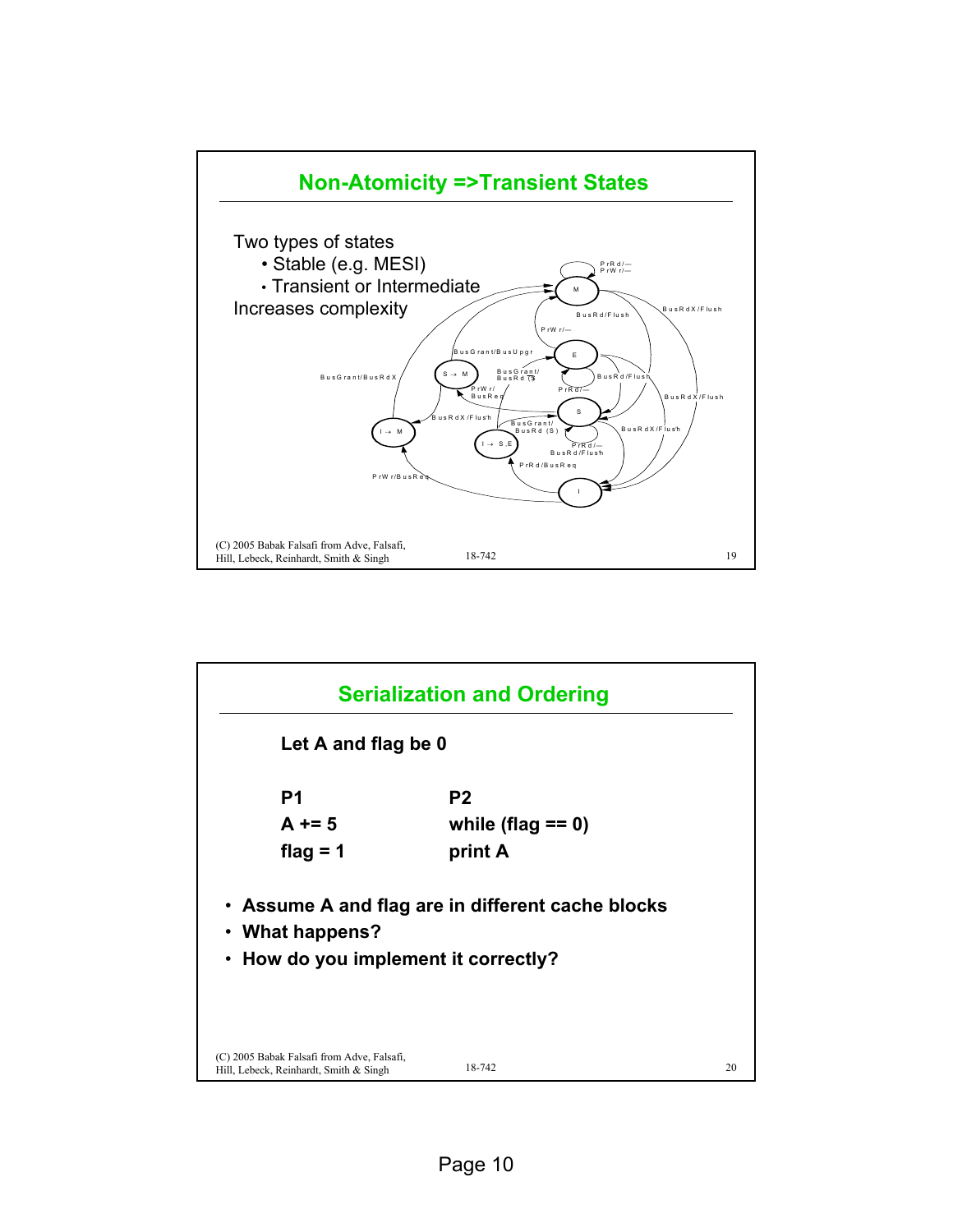

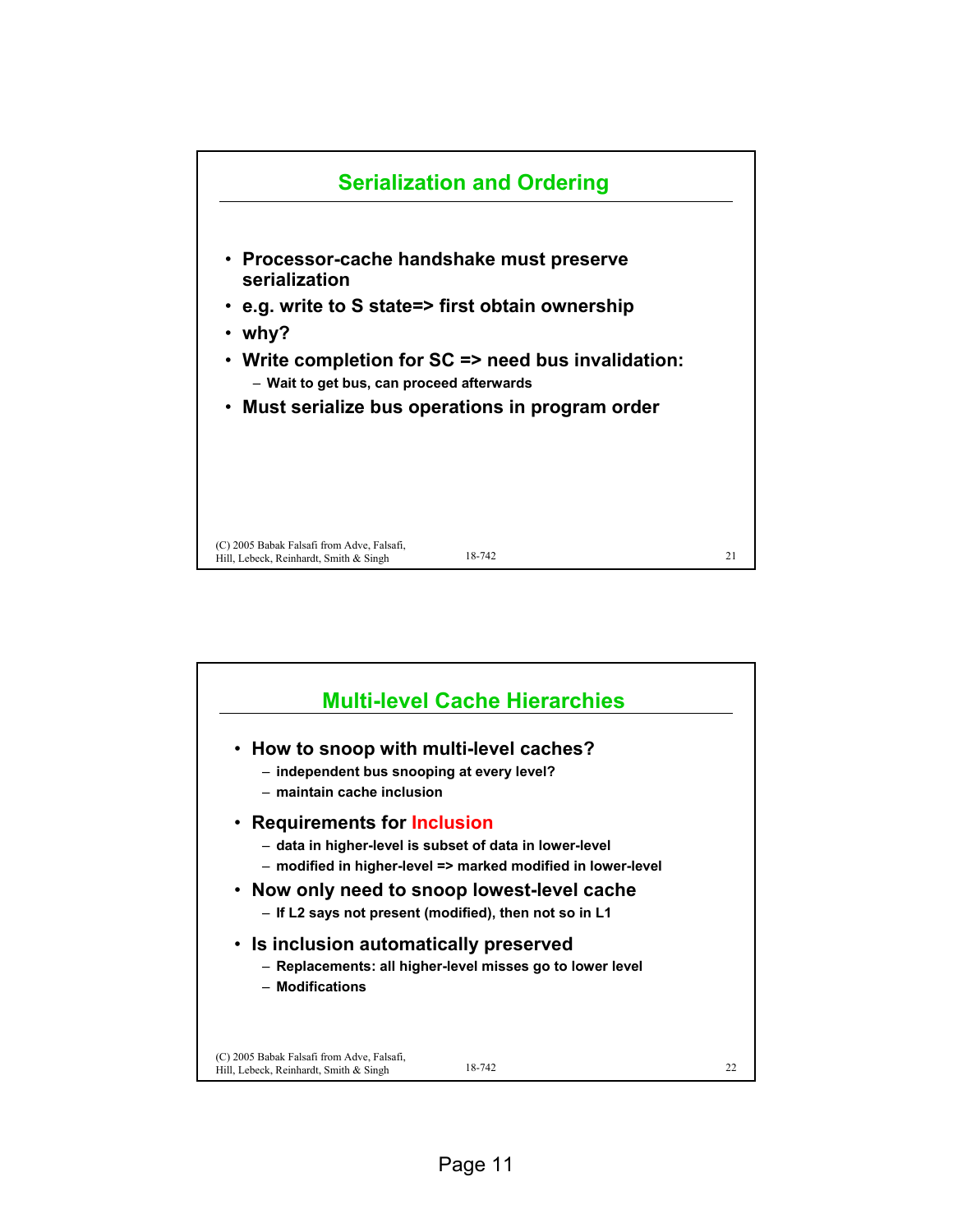

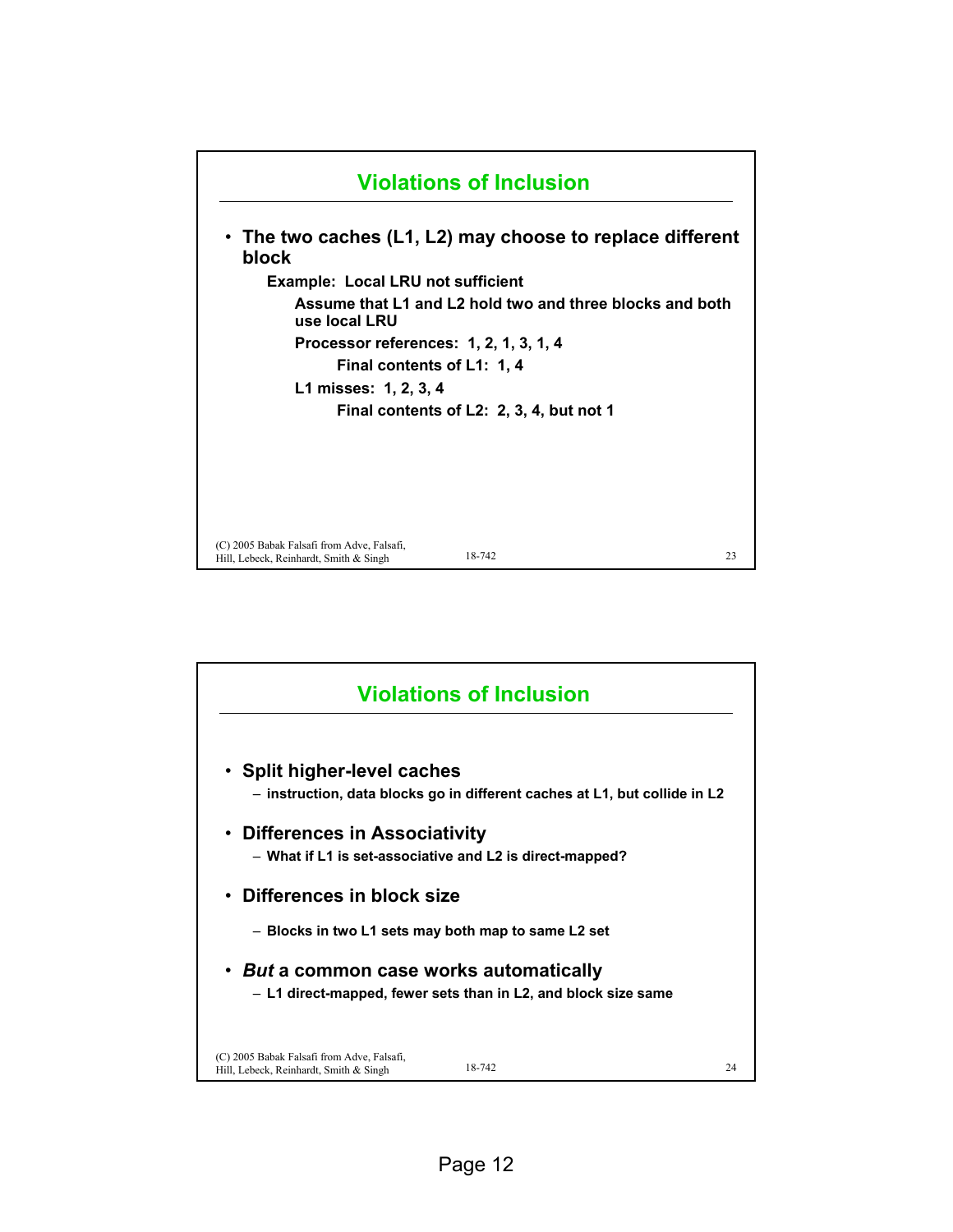

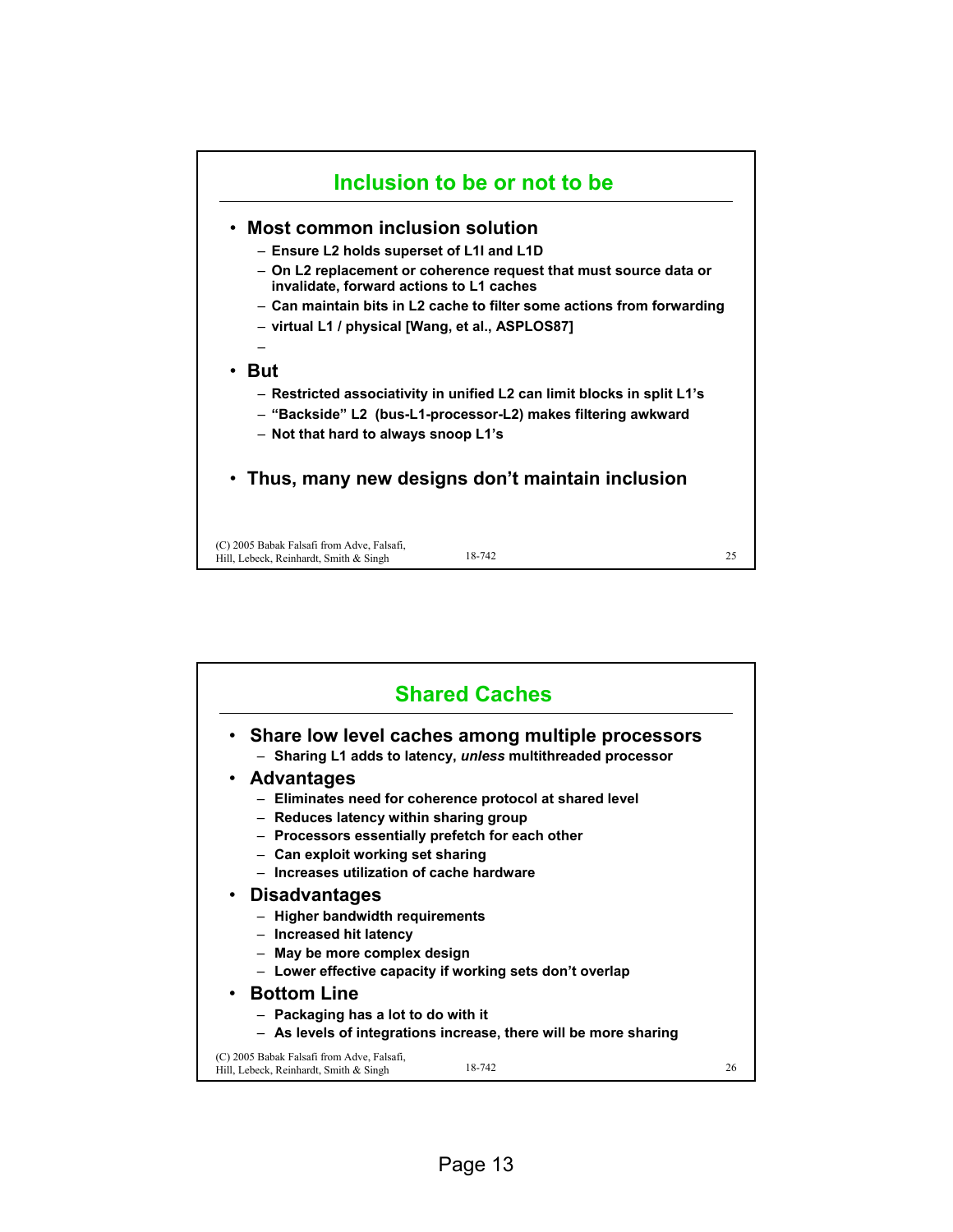

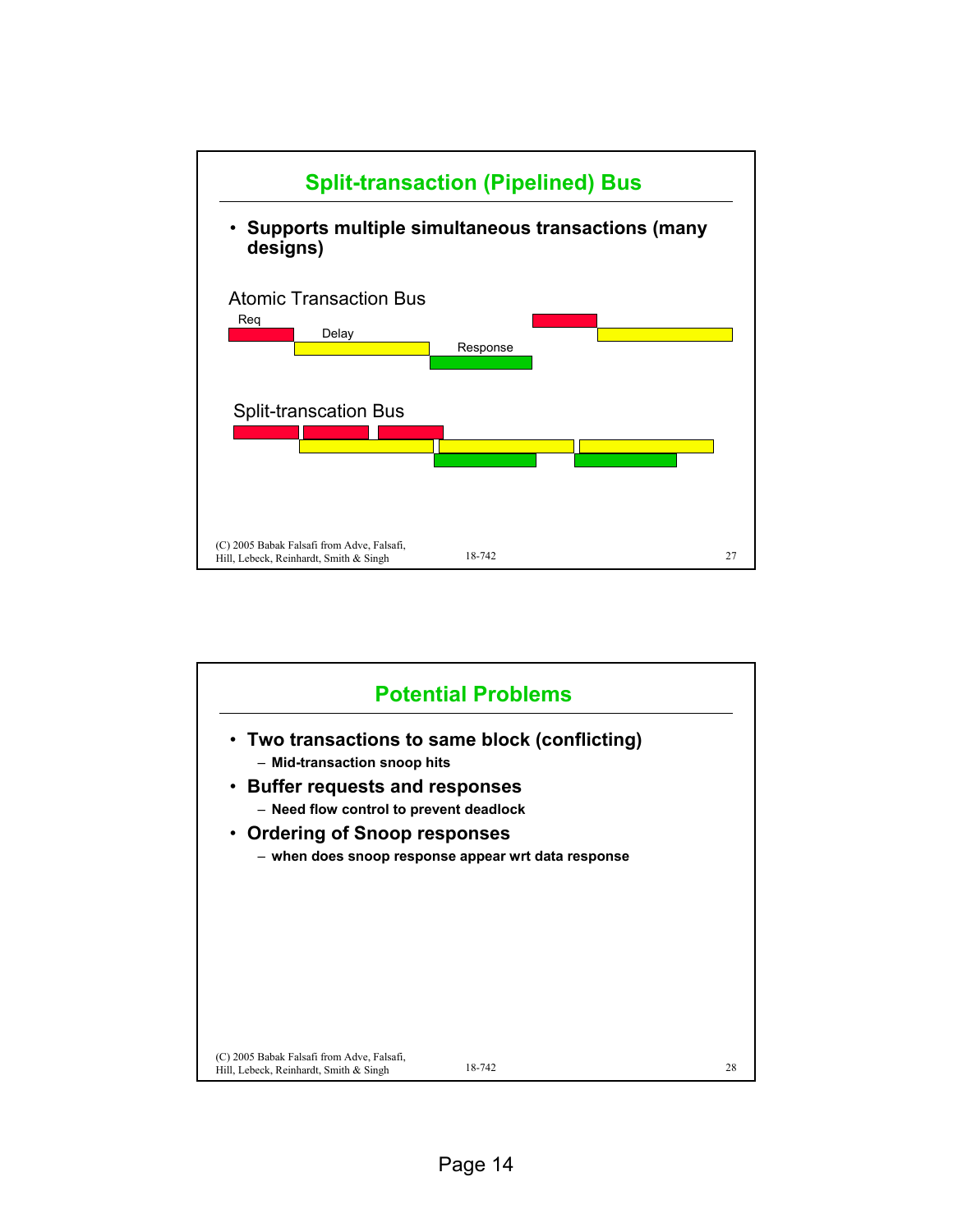

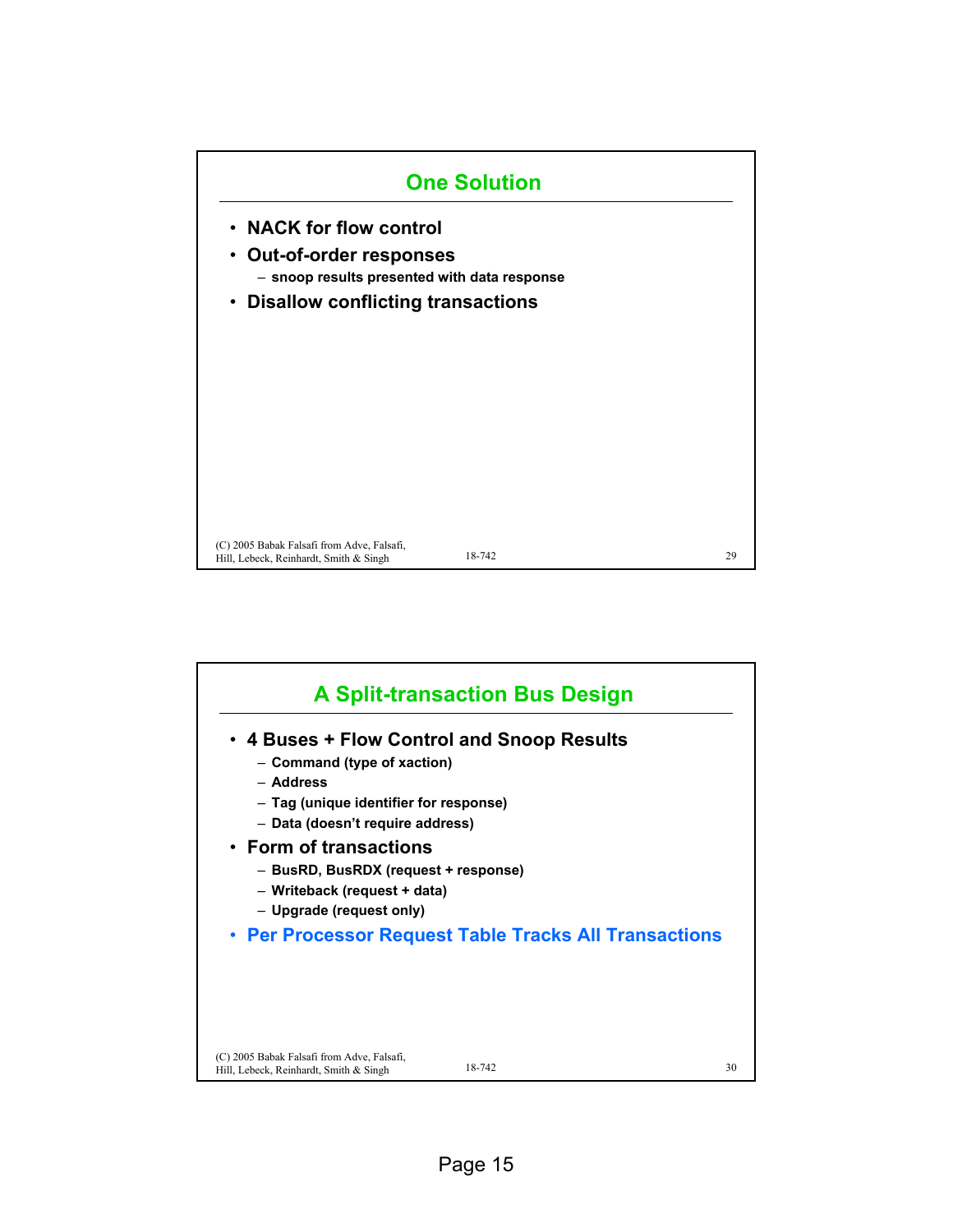